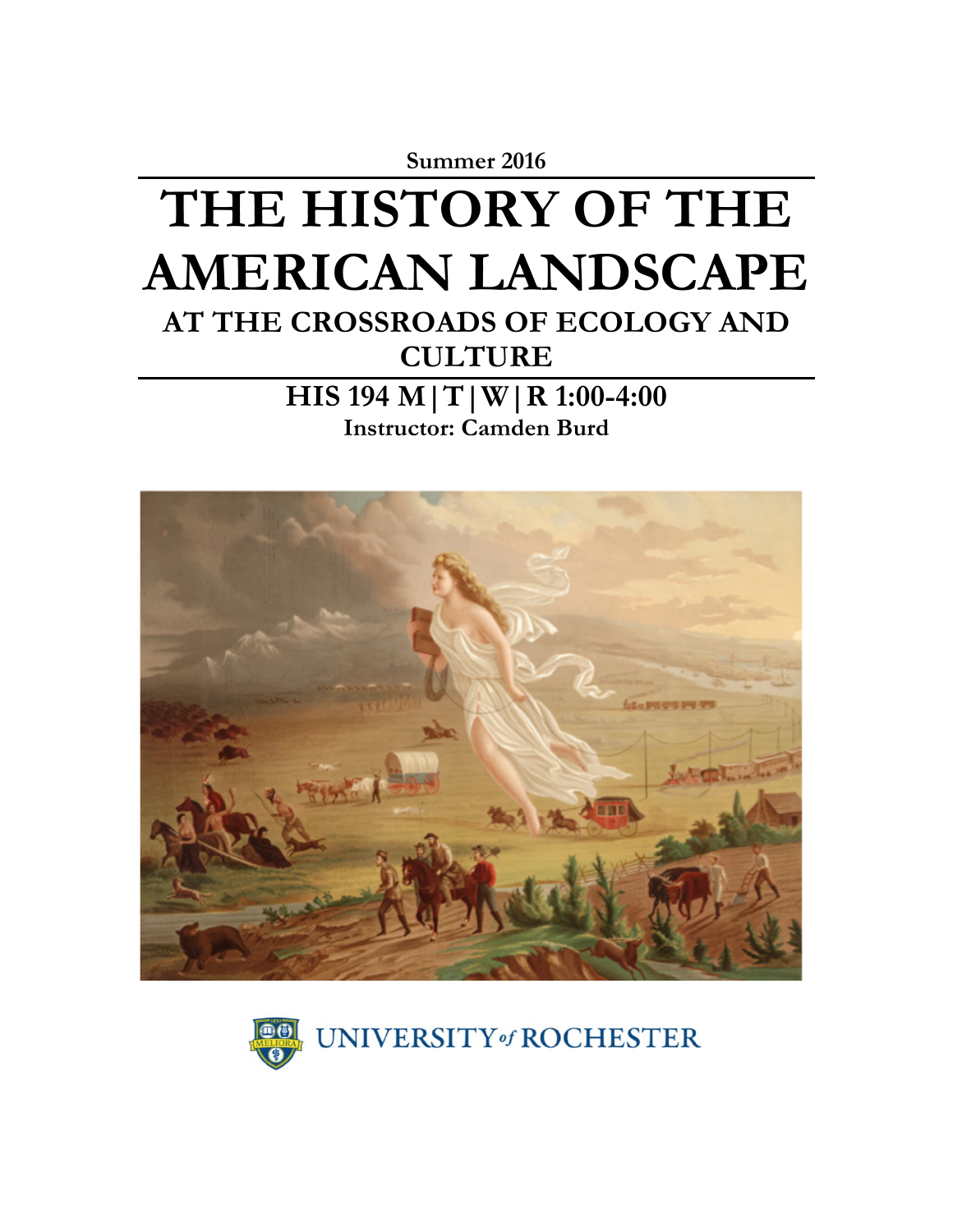Summer Session 2016 Class Time: Monday-Thursday 1:00 PM-4:00 PM Class Location: Hylan 206

Instructor: Camden Burd Contact: Camden.burd@gmail.com Office Hours: By Appointment Only

## **Course Description**

A history of the American landscape offers insights into the actions and beliefs of its inhabitants. Through a study of the landscape, we will uncover how past residents valued some aspects of the natural environment and ignored others. This course will also examine how cultural, racial, and social biases manifest themselves onto the earth's service. In addition to a history of how men and women shaped the environment, this course explores the ways America's unique environment shaped American culture itself. Overall, the course emphasizes the influence of "place" and environment in American history. In doing so, students will leave the classroom with a new perspective to understand modern environmental, and land-use, debates.

## **Course Objectives**

- Understanding the major themes, events, and developments in the history of the American environment.
- Development of critical thinking in both writing and class discussions.
- Understand the value of primary documents to study and understand history.
- Recognize the role of history in modern conversations regarding the environment and land-use.

## **Required Texts**

There are no required texts to purchase for this class. All readings will be posted as PDF files on Blackboard or given as handouts.

# **Grading**

Grades for this course will be determined using the University of Rochester's grading scale:

| $93-100 = A$  | $73-76 = C$      |
|---------------|------------------|
| $90-92 = A$   | $70-72 = C$      |
| $87-89 = B +$ | $67-69 = D+$     |
| $83 - 86 = B$ | $63-66 \equiv D$ |
| $80 - 82 = B$ | $60-62 = D$      |
| $77-79 = C +$ | $0-59 = F$       |

*Attendance and Participation* (20%): Students are expected to attend every class session. Due to the relatively small size of this class, it is essential that every student comes to class prepared to participate and discuss course content. Failure to attend class sessions will result in a reduction of your overall grade for the course. Because this class is a mixture of lecture, discussion, and in-class exercises, students must come ready to participate. Please come prepared to discuss assigned readings and share your insights, questions, and thoughts about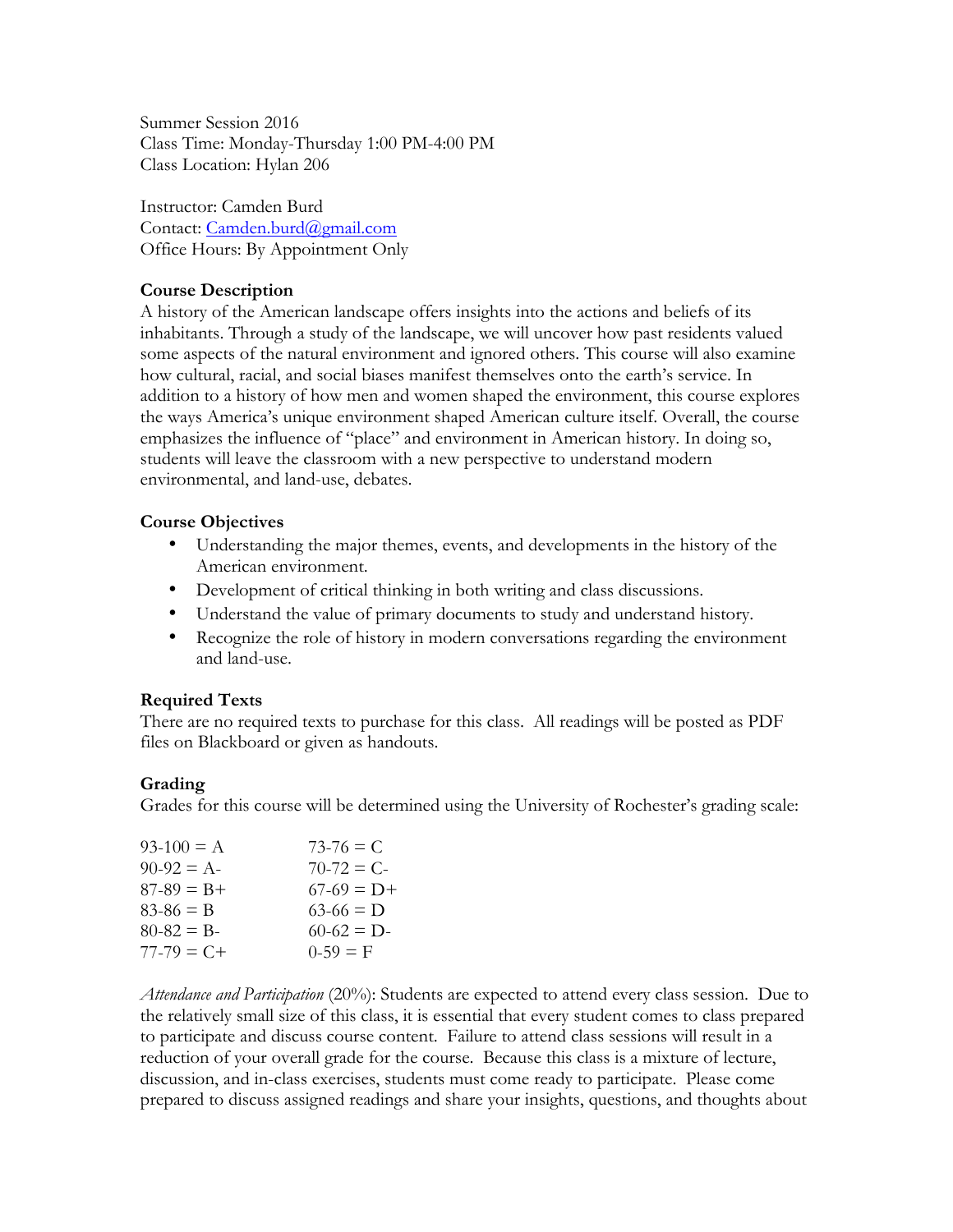them. Keep in mind that on certain days students may be asked to bring discussion questions to class. Also, many of the class sessions will have a moment for writing to reflect on the lectures and primary source materials. These reflections are meant to be helpful aids towards preparing for the weekly exams.

*Quizzes* (10% each = 40%): There will be a total of four quizzes over the course of this class. These quizzes will take place at the beginning of class each Thursday and will include all material (both class discussions and readings) covered during the week. Quizzes will be kept short, consisting short answer response questions.

*Film Viewings* (5% each= 20%): Each Thursday, after finishing the weekly quiz, there will be a film shown related to the themes of that week's unit. While these films may be enjoyable, they are not meant for simple enjoyment. Accompanying the film will be a brief series of comprehension questions relating to the themes portrayed in each specific film. These will be turned in at the end of the viewing.

*Presentation*: (20%): At the end of the semester each student will be required to give an 8-10 minute presentation on the history of a place or concept related to the course. This can be a history of an environmental phenomenon, environmental issue, or history of specific land use policy. The topic will be selected by May 24 in conversation with the instructor.

## **Classroom Etiquette**

This course is a seminar. Seminars operate best in a critical yet respectful environment. Differing opinions in classroom discussions are encouraged. If you happen to disagree with someone else's argument or opinion, please do so in a respectful and courteous manner. Persistent rude or insensitive comments will result in a deduction from your final grade for the course. Harassment of any kind will not be tolerated and will be reported to university officials for review and potential disciplinary action.

## **Technology Policy**

Although some of our in-class writing assignments will be handwritten, you may bring a laptop or other portable screen to class to take notes. However, the use of cell phones and smart phones is strictly forbidden during class. If you choose to use digital technology in class, it must be for academic purposes. Occasionally, I may ask you to turn off your devices (such as during class discussion when total attention is required). If the use or misuse of technology becomes an issue during in-class discussions, workshops, and assignments (i.e., checking Facebook, watching Youtube videos, Tweeting, etc.), then I reserve the right to alter the technology policy as I see fit.

## **Late Work and Missed Assignments**

Late work will not be accepted. No exceptions. Any extenuating circumstances should be communicated directly to the instructor as soon as possible. Exam dates and assignment deadlines are made clear at the beginning of the course which means there are few reasonable excuses for missing them.

## **Academic Honesty**

As members of an academic community, students and faculty assume certain responsibilities, one of which is to engage in honest communication. Academic dishonesty is a serious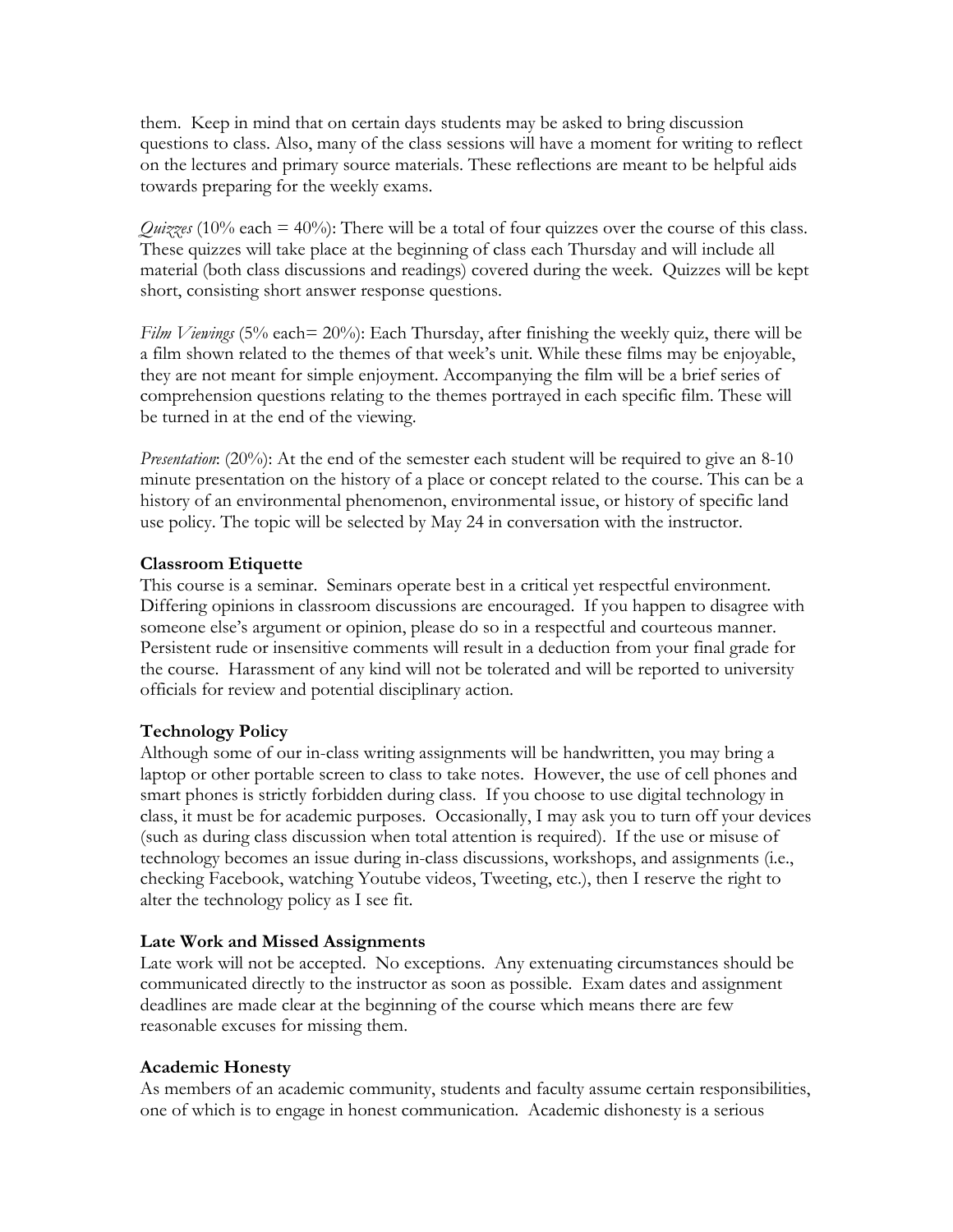violation of the trust upon which an academic community depends. A common form of academic dishonesty is plagiarism. The representation of another person's work as one's own, or the attempt "to blur the line between one's own ideas or words and those borrowed from another source." More specifically, the use of an idea, phrase, or other materials from a written or spoken source without acknowledgment in a work for which the student claims authorship. Examples include: the misrepresentation of sources used in a work for which the student claims authorship; the improper use of course materials in a work for which the student claims authorship; the use of papers purchased online and turned in as one's own work; submission of written work such as laboratory reports, computer programs, or papers, which have been copied from the work of other students, with or without their knowledge and consent. A student can avoid the risk of plagiarism in written work or oral presentations by clearly indicating, either in footnotes or in the paper or presentation itself, the source of any idea or wording that he or she did not produce. Sources must be given regardless of whether the idea, phrase or other material is quoted directly, paraphrased or summarized in the student-writer's own words.

#### **Academic Assistance**

This classroom respects and welcomes students of all backgrounds and abilities. I invite you to talk with me about any concerns or situations that may affect your ability to complete your assignments successfully. If you have any issues throughout the semester I strongly encourage you to contact the Center for Excellence in Teaching and Learning (CETL). CETL supports undergraduate students at the University of Rochester with services that promote academic success, including course-specific collaborative study groups, study skills counseling, a study skills course, and disability support.

#### **Course Schedule (May 16- June 9)**

May 16: Course Overview Earth, Wind, Fire, and Ice

May 17: Native Americans and Land Use *Reading*: Seneca Origins Story *Reading*: Cherokee Origins Story *Reading*: Native American Horticulture

May 18: Ecological Encounters in Colonial America

*Reading*: J.B. Jackson, "Westward Moving House," in *Landscape in Sight*, 82-88. *Reading*: Collection of Colonial Observances *Reading:* William Cronon, "A World of Fields and Fences," in *Changes in the Land*

May 19: **Quiz**

#### **Watch and Discuss:** *The New World* **(2005)**

May 23: Scars on the American Landscape

*Reading*: Thomas Jefferson and the Agrarian Ideal, 1787 *Reading*: Alexis de Tocqueville, "What gives Almost All Americans a Preference for Industrial Callings."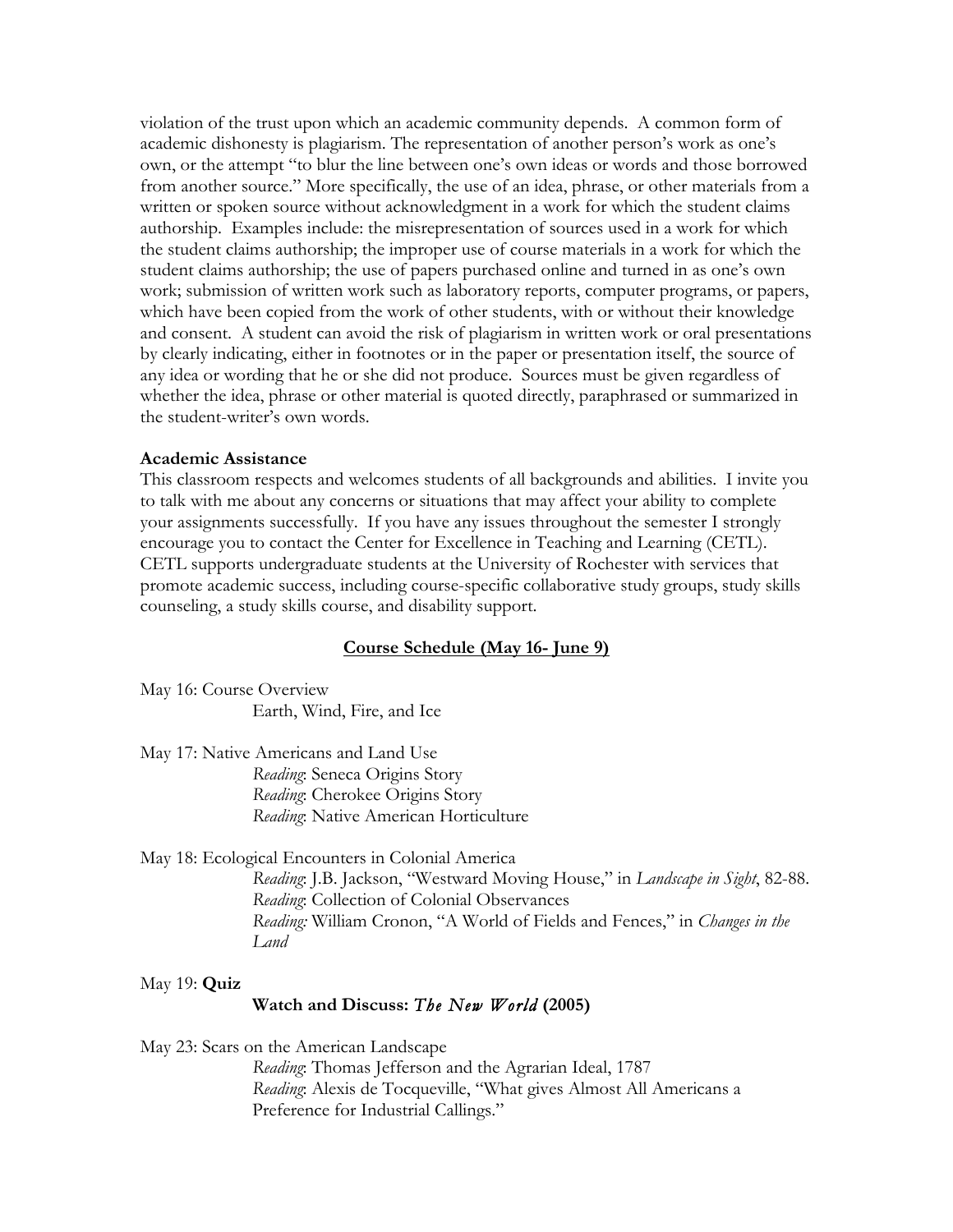*Reading*: Andrew Jackson Downing, "The National Ignorance of the Agricultural Interest" *Reading*: J.B. Jackson, "Westward Moving House," in *Landscape in Sight*, 88-96.

May 24: The Southern Landscape: Slavery, Tobacco, Rice, and Cotton *Reading*: Thomas Jefferson, "On the 'Nature' of Blacks and Worn-Out Tobacco Lands, 1787" *Reading*: J.B. Jackson, "Virginia Heritage; Fencing, Farming, and Cattle Raising" **DUE: Selection of Presentation Topic**

May 25: Field Trip: Mt. Hope Cemetery

*Reading*: Aaron Sachs, "American Arcadia: Mount Auburn Cemetery and the Nineteenth-Century Landscape Tradition," *Environmental History* 15 (April 2010), 206-35. *Reading*: Henry David Thoreau, "Walking."

#### May 26: **Quiz**

### **Watch and Discuss:** *The Frontier House* **(2002)****(2 Episodes)**

May 30: Industrial America, the Cityscape, and Tourism *Reading*: Dickens, "New York," in *American Notes Reading*: Gregg Mitman, "Hay Fever Holiday: Health, Leisure, and Place in Gilded-Age America" **Discussion: Presentation Topics**

May 31: Field Trip: Highland Park *Reading*: Frederick Law Olmsted, "Psychological Effect of Park Scenery"

June 1: Conserving or Preserving the American Landscape? *Reading*: Gifford Pinchot, *The Fight for Conservation Reading*: John Muir, *Our National Parks*

#### June 2: **Quiz**

### **Watch and Discuss:** *The National Parks: America's Best Idea* **(2009)**

June 6: The Dust Bowl and New Deal Conservation *Reading*: George Steinbeck, *Grapes of Wrath* (1939) *Watch: The River* (1938) **Discussion: Presentation Topics**

June 7: The City and the Suburb

*Reading*: Jane Jacobs, *The Death and Live of Great American Cities Reading:* J.B. Jackson, "Westward Moving House," in *Landscape in Sight*, 97- 105.